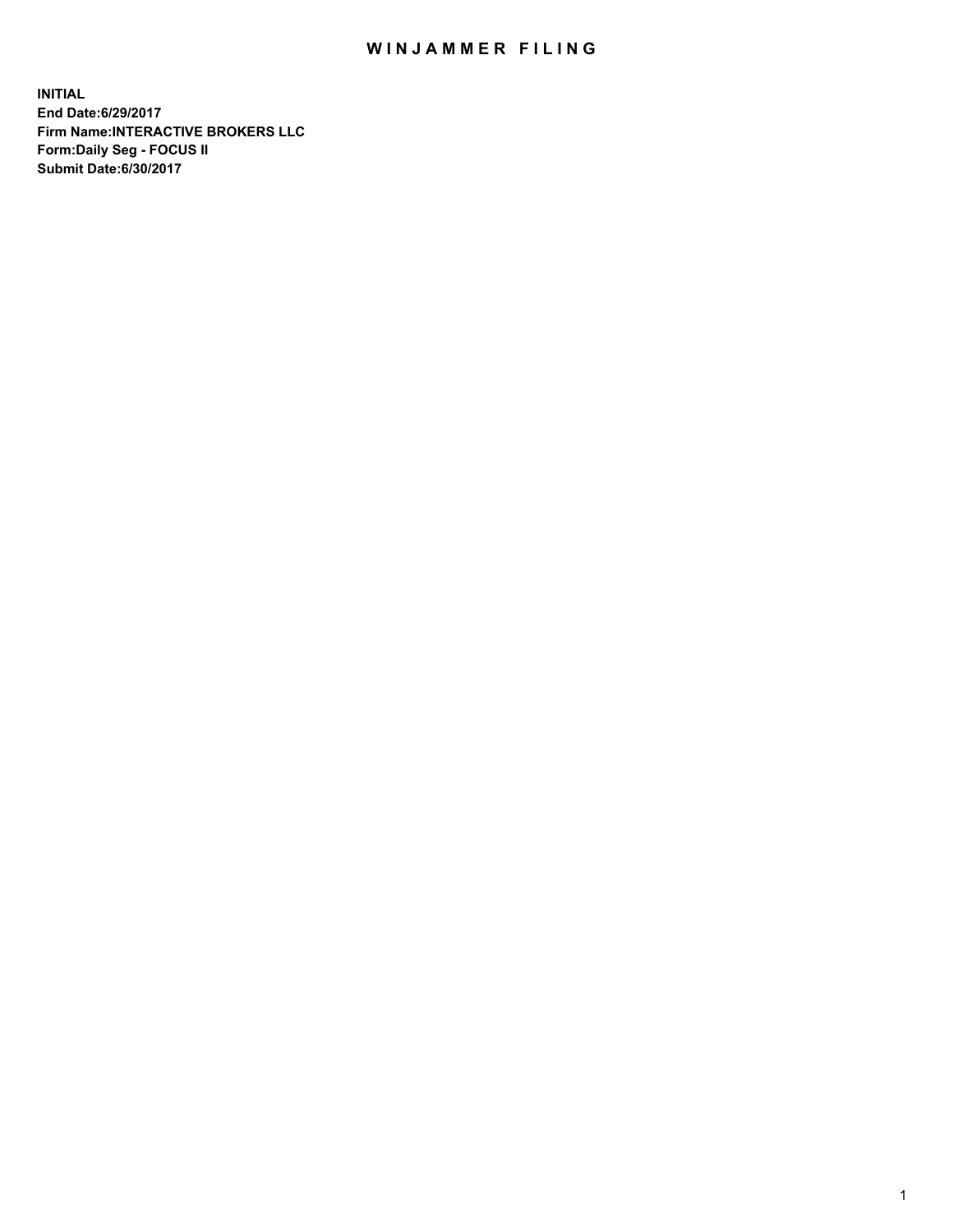## **INITIAL End Date:6/29/2017 Firm Name:INTERACTIVE BROKERS LLC Form:Daily Seg - FOCUS II Submit Date:6/30/2017 Daily Segregation - Cover Page**

| Name of Company<br><b>Contact Name</b><br><b>Contact Phone Number</b><br><b>Contact Email Address</b>                                                                                                                                                                                                                          | <b>INTERACTIVE BROKERS LLC</b><br><b>James Menicucci</b><br>203-618-8085<br>jmenicucci@interactivebrokers.c<br>om |
|--------------------------------------------------------------------------------------------------------------------------------------------------------------------------------------------------------------------------------------------------------------------------------------------------------------------------------|-------------------------------------------------------------------------------------------------------------------|
| FCM's Customer Segregated Funds Residual Interest Target (choose one):<br>a. Minimum dollar amount: ; or<br>b. Minimum percentage of customer segregated funds required:%; or<br>c. Dollar amount range between: and; or<br>d. Percentage range of customer segregated funds required between:% and%.                          | $\overline{\mathbf{0}}$<br>0<br>155,000,000 245,000,000<br>0 <sub>0</sub>                                         |
| FCM's Customer Secured Amount Funds Residual Interest Target (choose one):<br>a. Minimum dollar amount: ; or<br>b. Minimum percentage of customer secured funds required:%; or<br>c. Dollar amount range between: and; or<br>d. Percentage range of customer secured funds required between: % and %.                          | $\overline{\mathbf{0}}$<br>0<br>80,000,000 120,000,000<br>00                                                      |
| FCM's Cleared Swaps Customer Collateral Residual Interest Target (choose one):<br>a. Minimum dollar amount: ; or<br>b. Minimum percentage of cleared swaps customer collateral required:% ; or<br>c. Dollar amount range between: and; or<br>d. Percentage range of cleared swaps customer collateral required between:% and%. | $\overline{\mathbf{0}}$<br>$\overline{\mathbf{0}}$<br>0 <sub>0</sub><br><u>00</u>                                 |

Attach supporting documents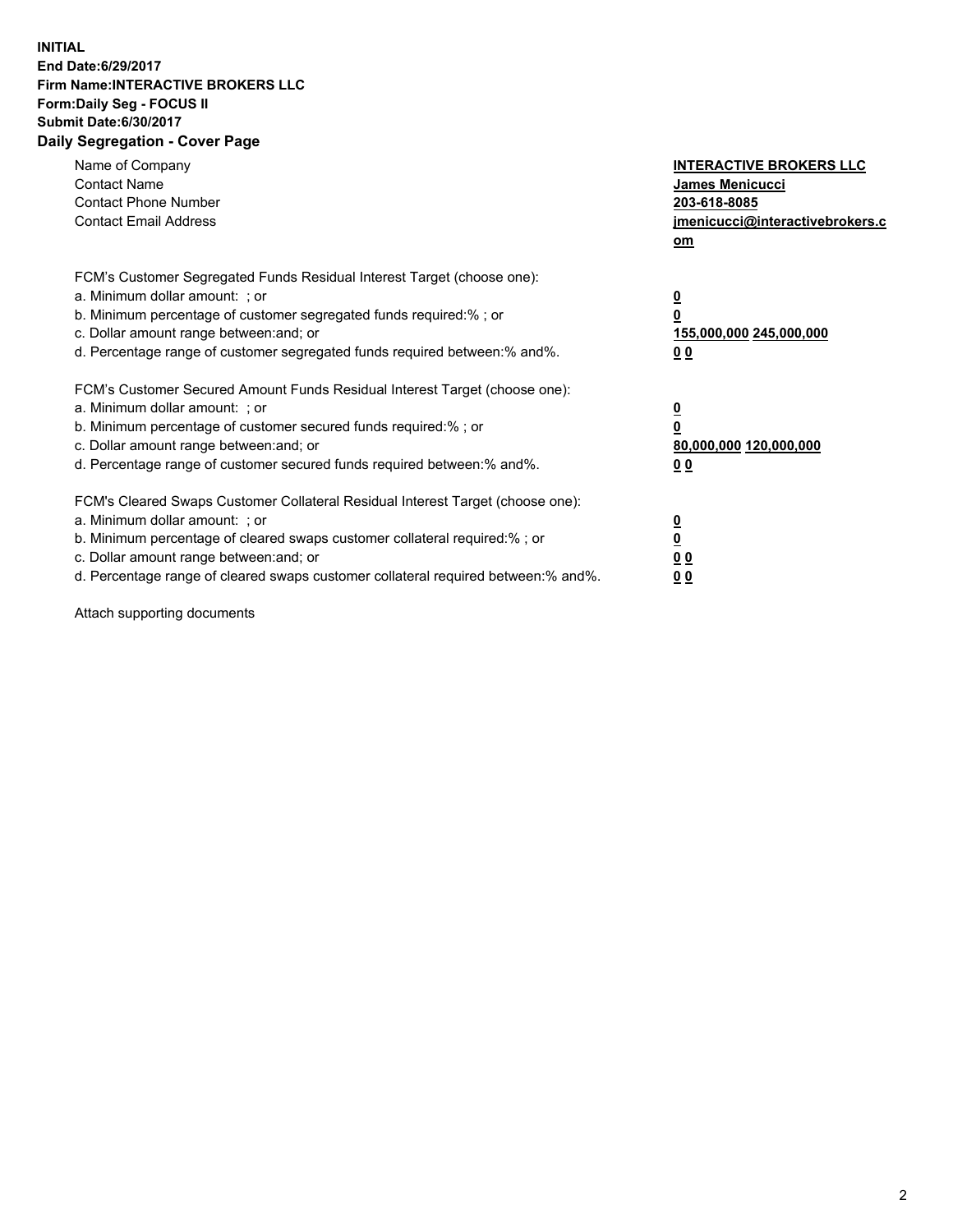## **INITIAL End Date:6/29/2017 Firm Name:INTERACTIVE BROKERS LLC Form:Daily Seg - FOCUS II Submit Date:6/30/2017 Daily Segregation - Secured Amounts**

|     | Foreign Futures and Foreign Options Secured Amounts                                         |                                  |
|-----|---------------------------------------------------------------------------------------------|----------------------------------|
|     | Amount required to be set aside pursuant to law, rule or regulation of a foreign            | $0$ [7305]                       |
|     | government or a rule of a self-regulatory organization authorized thereunder                |                                  |
| 1.  | Net ledger balance - Foreign Futures and Foreign Option Trading - All Customers             |                                  |
|     | A. Cash                                                                                     | 356,672,793 [7315]               |
|     | B. Securities (at market)                                                                   | $0$ [7317]                       |
| 2.  | Net unrealized profit (loss) in open futures contracts traded on a foreign board of trade   | 765,482 [7325]                   |
| 3.  | Exchange traded options                                                                     |                                  |
|     | a. Market value of open option contracts purchased on a foreign board of trade              | 40,307 [7335]                    |
|     | b. Market value of open contracts granted (sold) on a foreign board of trade                | -22,969 [7337]                   |
| 4.  | Net equity (deficit) (add lines 1.2. and 3.)                                                | 357,455,613 [7345]               |
| 5.  | Account liquidating to a deficit and account with a debit balances - gross amount           | 5,986 [7351]                     |
|     | Less: amount offset by customer owned securities                                            | 0 [7352] 5,986 [7354]            |
| 6.  | Amount required to be set aside as the secured amount - Net Liquidating Equity              | 357,461,599 [7355]               |
|     | Method (add lines 4 and 5)                                                                  |                                  |
| 7.  | Greater of amount required to be set aside pursuant to foreign jurisdiction (above) or line | 357,461,599 [7360]               |
|     | 6.                                                                                          |                                  |
|     | FUNDS DEPOSITED IN SEPARATE REGULATION 30.7 ACCOUNTS                                        |                                  |
| 1.  | Cash in banks                                                                               |                                  |
|     | A. Banks located in the United States                                                       | 53,457,787 [7500]                |
|     | B. Other banks qualified under Regulation 30.7                                              | 0 [7520] 53,457,787 [7530]       |
| 2.  | Securities                                                                                  |                                  |
|     | A. In safekeeping with banks located in the United States                                   | 343,639,985 [7540]               |
|     | B. In safekeeping with other banks qualified under Regulation 30.7                          | 0 [7560] 343,639,985 [7570]      |
| 3.  | Equities with registered futures commission merchants                                       |                                  |
|     | A. Cash                                                                                     | $0$ [7580]                       |
|     | <b>B.</b> Securities                                                                        | $0$ [7590]                       |
|     | C. Unrealized gain (loss) on open futures contracts                                         | $0$ [7600]                       |
|     | D. Value of long option contracts                                                           | $0$ [7610]                       |
|     | E. Value of short option contracts                                                          | 0 [7615] 0 [7620]                |
| 4.  | Amounts held by clearing organizations of foreign boards of trade                           |                                  |
|     | A. Cash                                                                                     | $0$ [7640]                       |
|     | <b>B.</b> Securities                                                                        | $0$ [7650]                       |
|     | C. Amount due to (from) clearing organization - daily variation                             | $0$ [7660]                       |
|     | D. Value of long option contracts                                                           | $0$ [7670]                       |
|     | E. Value of short option contracts                                                          | 0 [7675] 0 [7680]                |
| 5.  | Amounts held by members of foreign boards of trade                                          |                                  |
|     | A. Cash                                                                                     | 79,053,210 [7700]                |
|     | <b>B.</b> Securities                                                                        | $0$ [7710]                       |
|     | C. Unrealized gain (loss) on open futures contracts                                         | 5,821,080 [7720]                 |
|     | D. Value of long option contracts                                                           | 40,307 [7730]                    |
|     | E. Value of short option contracts                                                          | -22,969 [7735] 84,891,628 [7740] |
| 6.  | Amounts with other depositories designated by a foreign board of trade                      | 0 [7760]                         |
| 7.  | Segregated funds on hand                                                                    | $0$ [7765]                       |
| 8.  | Total funds in separate section 30.7 accounts                                               | 481,989,400 [7770]               |
| 9.  | Excess (deficiency) Set Aside for Secured Amount (subtract line 7 Secured Statement         | 124,527,801 [7380]               |
|     | Page 1 from Line 8)                                                                         |                                  |
| 10. | Management Target Amount for Excess funds in separate section 30.7 accounts                 | 80,000,000 [7780]                |
| 11. | Excess (deficiency) funds in separate 30.7 accounts over (under) Management Target          | 44,527,801 [7785]                |
|     |                                                                                             |                                  |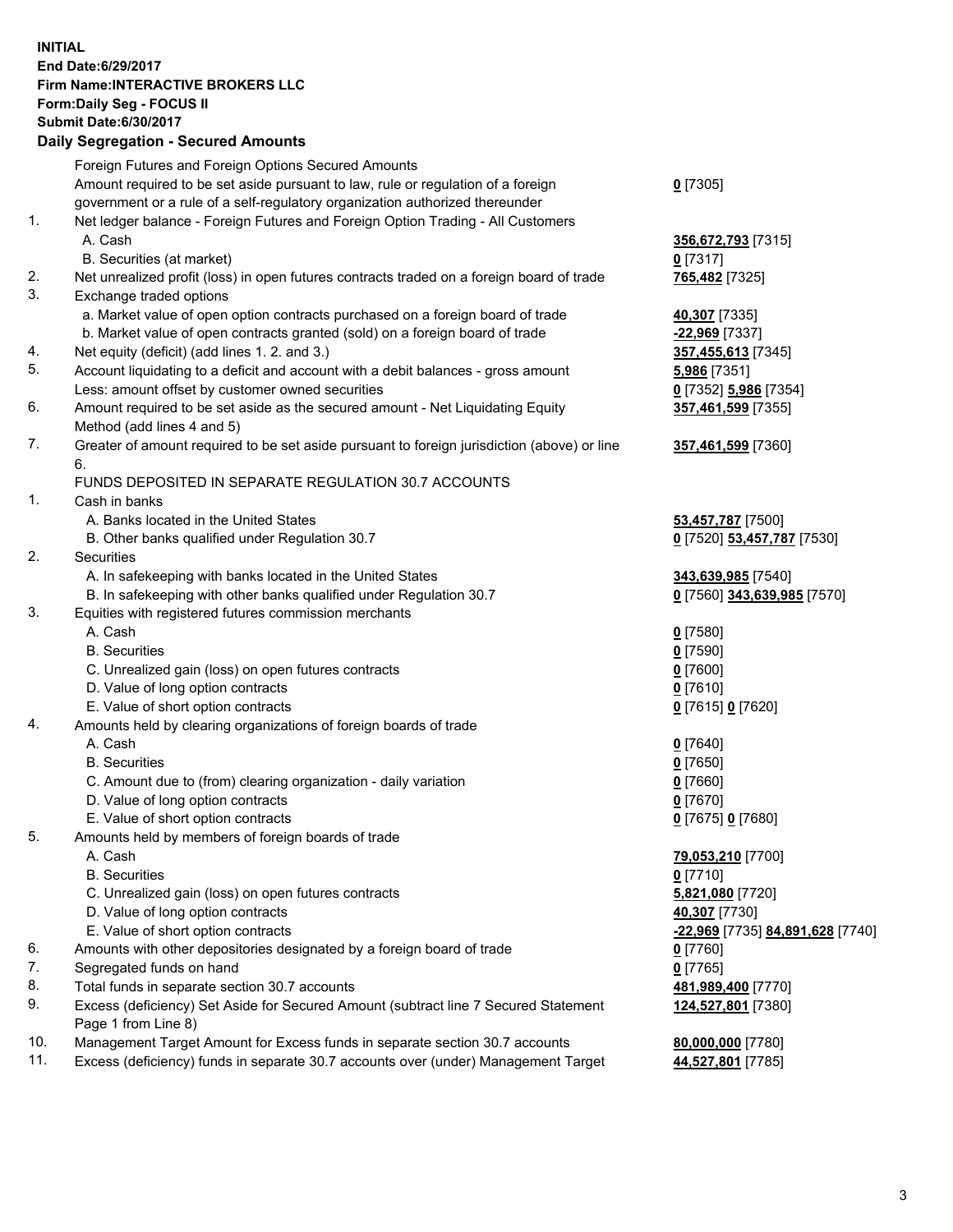**INITIAL End Date:6/29/2017 Firm Name:INTERACTIVE BROKERS LLC Form:Daily Seg - FOCUS II Submit Date:6/30/2017 Daily Segregation - Segregation Statement** SEGREGATION REQUIREMENTS(Section 4d(2) of the CEAct) 1. Net ledger balance A. Cash **4,166,467,433** [7010] B. Securities (at market) **0** [7020] 2. Net unrealized profit (loss) in open futures contracts traded on a contract market **16,105,610** [7030] 3. Exchange traded options A. Add market value of open option contracts purchased on a contract market **234,916,965** [7032] B. Deduct market value of open option contracts granted (sold) on a contract market **-343,148,388** [7033] 4. Net equity (deficit) (add lines 1, 2 and 3) **4,074,341,620** [7040] 5. Accounts liquidating to a deficit and accounts with debit balances - gross amount **209,991** [7045] Less: amount offset by customer securities **0** [7047] **209,991** [7050] 6. Amount required to be segregated (add lines 4 and 5) **4,074,551,611** [7060] FUNDS IN SEGREGATED ACCOUNTS 7. Deposited in segregated funds bank accounts A. Cash **700,070,887** [7070] B. Securities representing investments of customers' funds (at market) **2,313,387,805** [7080] C. Securities held for particular customers or option customers in lieu of cash (at market) **0** [7090] 8. Margins on deposit with derivatives clearing organizations of contract markets A. Cash **524,980,075** [7100] B. Securities representing investments of customers' funds (at market) **844,480,509** [7110] C. Securities held for particular customers or option customers in lieu of cash (at market) **0** [7120] 9. Net settlement from (to) derivatives clearing organizations of contract markets **5,656,207** [7130] 10. Exchange traded options A. Value of open long option contracts **234,912,439** [7132] B. Value of open short option contracts **-343,134,807** [7133] 11. Net equities with other FCMs A. Net liquidating equity **0** [7140] B. Securities representing investments of customers' funds (at market) **0** [7160] C. Securities held for particular customers or option customers in lieu of cash (at market) **0** [7170] 12. Segregated funds on hand **0** [7150] 13. Total amount in segregation (add lines 7 through 12) **4,280,353,115** [7180] 14. Excess (deficiency) funds in segregation (subtract line 6 from line 13) **205,801,504** [7190] 15. Management Target Amount for Excess funds in segregation **155,000,000** [7194]

16. Excess (deficiency) funds in segregation over (under) Management Target Amount Excess

**50,801,504** [7198]